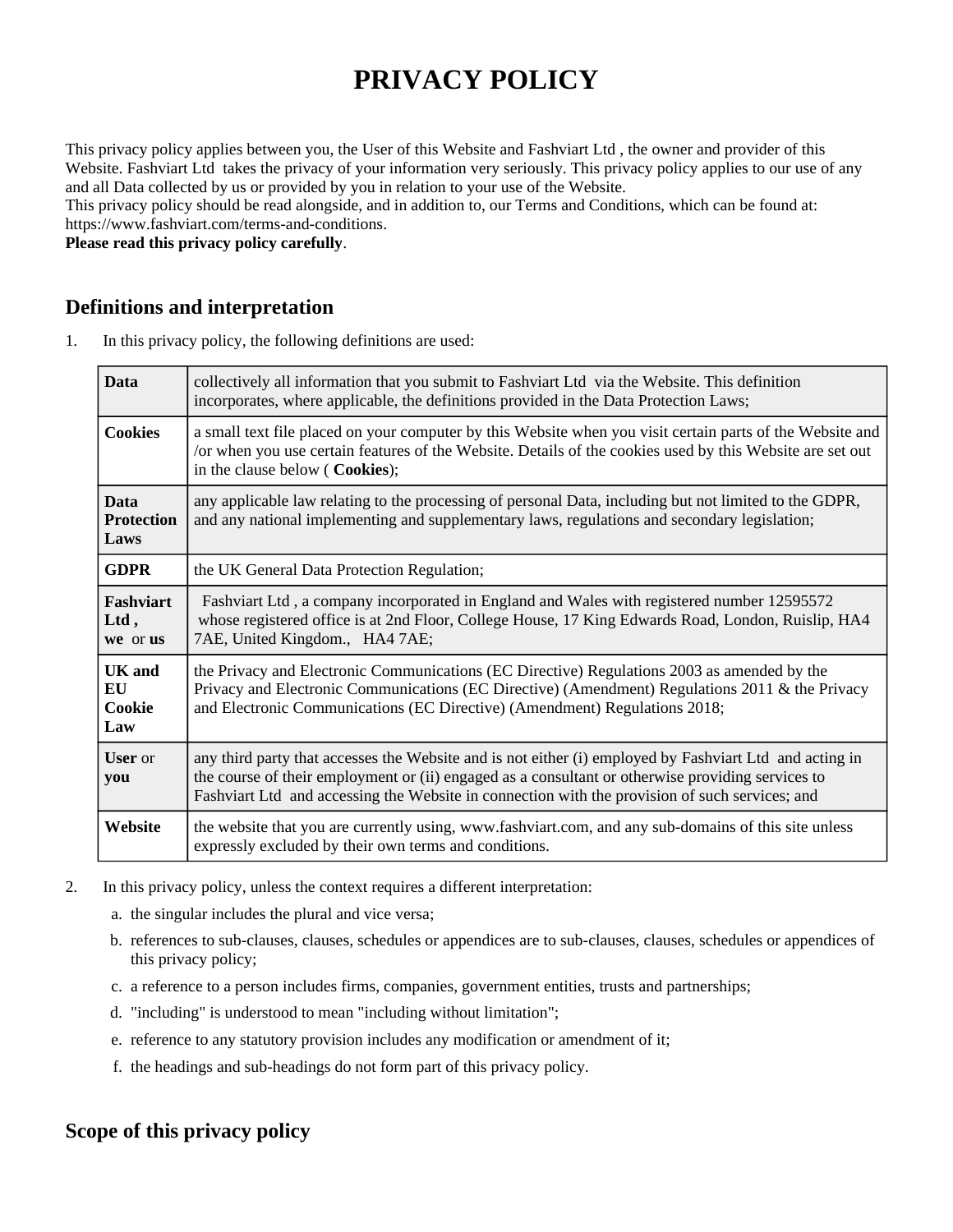- 3. This privacy policy applies only to the actions of Fashviart Ltd and Users with respect to this Website. It does not extend to any websites that can be accessed from this Website including, but not limited to, any links we may provide to social media websites.
- 4. For purposes of the applicable Data Protection Laws, Fashviart Ltd is the "data controller". This means that Fashviart Ltd determines the purposes for which, and the manner in which, your Data is processed.

## **Data collected**

- 5. We may collect the following Data, which includes personal Data, from you:
	- a. name;
	- b. date of birth;
	- c. gender;
	- d. contact Information such as email addresses and telephone numbers;
	- e. financial information such as credit / debit card numbers;
	- f. IP address (automatically collected);

in each case, in accordance with this privacy policy.

#### **How we collect Data**

- 6. We collect Data in the following ways:
	- a. data is given to us by you ;
	- b. data is received from other sources; and
	- c. data is collected automatically.

## **Data that is given to us by you**

- 7. Fashviart Ltd will collect your Data in a number of ways, for example:
	- a. when you contact us through the Website, by telephone, post, e-mail or through any other means;
	- b. when you register with us and set up an account to receive our products/services;
	- c. when you complete surveys that we use for research purposes (although you are not obliged to respond to them);
	- d. when you enter a competition or promotion through a social media channel;
	- e. when you make payments to us, through this Website or otherwise;
	- f. when you elect to receive marketing communications from us;
	- g. when you use our services;
	- in each case, in accordance with this privacy policy.

#### **Data that is received from third parties**

- 8. Fashviart Ltd will receive Data about you from the following third parties:
	- a. Lagos-Part-Art Ltd.

#### **Data that is collected automatically**

9. To the extent that you access the Website, we will collect your Data automatically, for example: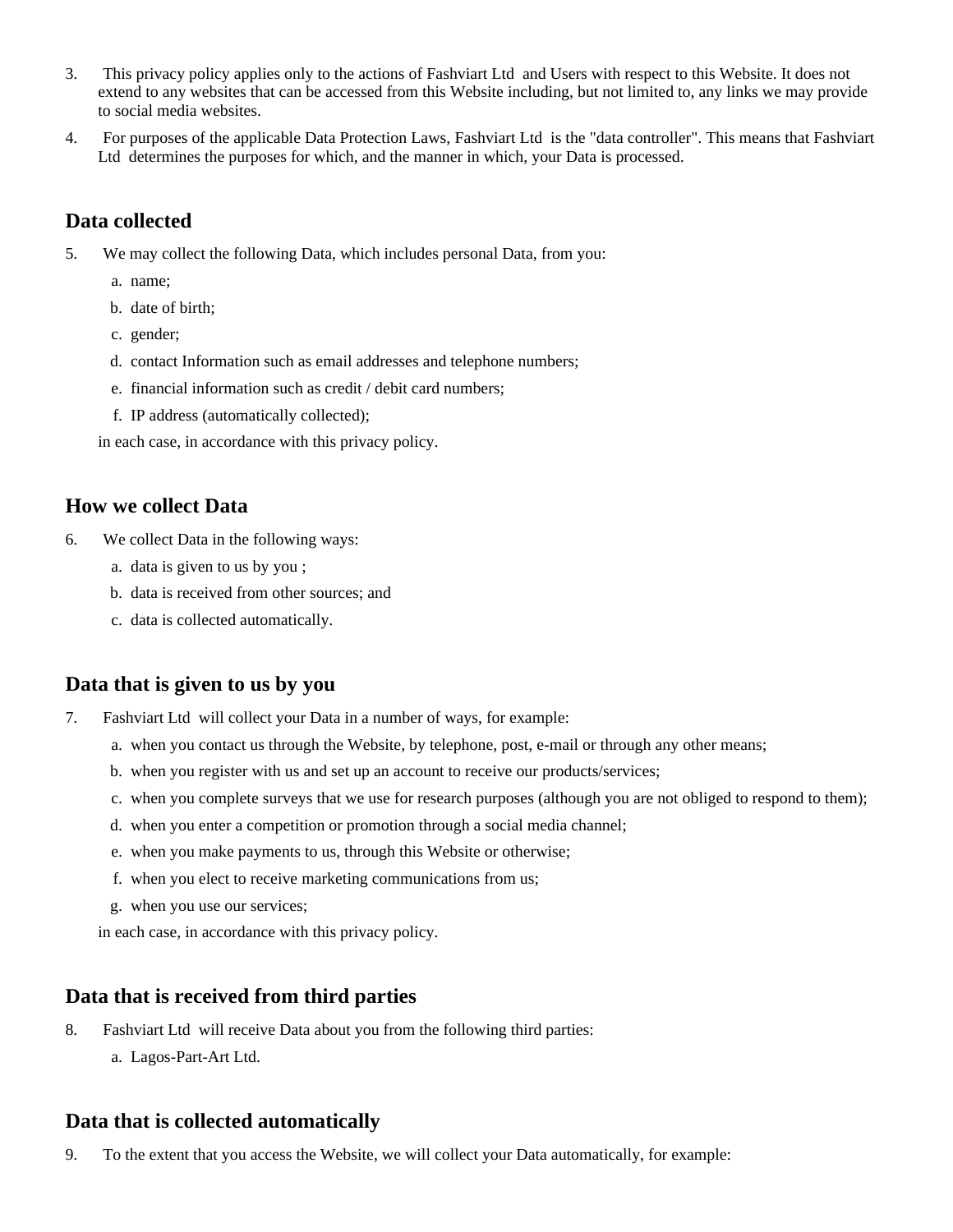- a. we automatically collect some information about your visit to the Website. This information helps us to make improvements to Website content and navigation, and includes your IP address, the date, times and frequency with which you access the Website and the way you use and interact with its content.
- b. we will collect your Data automatically via cookies, in line with the cookie settings on your browser. For more information about cookies, and how we use them on the Website, see the section below, headed "Cookies".

## **Our use of Data**

- 10. Any or all of the above Data may be required by us from time to time in order to provide you with the best possible service and experience when using our Website. Specifically, Data may be used by us for the following reasons:
	- a. internal record keeping;
	- b. improvement of our products / services;
	- c. transmission by email of marketing materials that may be of interest to you;
	- d. contact for market research purposes which may be done using email, telephone, fax or mail. Such information may be used to customise or update the Website;

in each case, in accordance with this privacy policy.

- 11. We may use your Data for the above purposes if we deem it necessary to do so for our legitimate interests. If you are not satisfied with this, you have the right to object in certain circumstances (see the section headed "Your rights" below).
- 12. For the delivery of direct marketing to you via e-mail, we'll need your consent, whether via an opt-in or soft-opt-in:
	- a. soft opt-in consent is a specific type of consent which applies when you have previously engaged with us (for example, you contact us to ask us for more details about a particular product/service, and we are marketing similar products/services). Under "soft opt-in" consent, we will take your consent as given unless you opt-out.
	- b. for other types of e-marketing, we are required to obtain your explicit consent; that is, you need to take positive and affirmative action when consenting by, for example, checking a tick box that we'll provide.
	- c. if you are not satisfied about our approach to marketing, you have the right to withdraw consent at any time. To find out how to withdraw your consent, see the section headed "Your rights" below.
- 13. When you register with us and set up an account to receive our services, the legal basis for this processing is the performance of a contract between you and us and/or taking steps, at your request, to enter into such a contract.
- 14. We may use your Data to show you Fashviart Ltd adverts and other content on other websites. If you do not want us to use your data to show you Fashviart Ltd adverts and other content on other websites, please turn off the relevant cookies (please refer to the section headed "Cookies" below).

## **Who we share Data with**

- 15. We may share your Data with the following groups of people for the following reasons:
	- a. any of our group companies or affiliates to ensure the proper administration of your website and business;
	- b. our employees, agents and/or professional advisors to obtain advice from professional advisers;
	- c. third party service providers who provide services to us which require the processing of personal data to help third party service providers in receipt of any shared data to perform functions on our behalf to help ensure the website runs smoothly;
	- d. third party payment providers who process payments made over the Website to enable third party payment providers to process user payments and refunds;
	- e. relevant authorities to facilitate the detection of crime or the collection of taxes or duties;

in each case, in accordance with this privacy policy.

## **Keeping Data secure**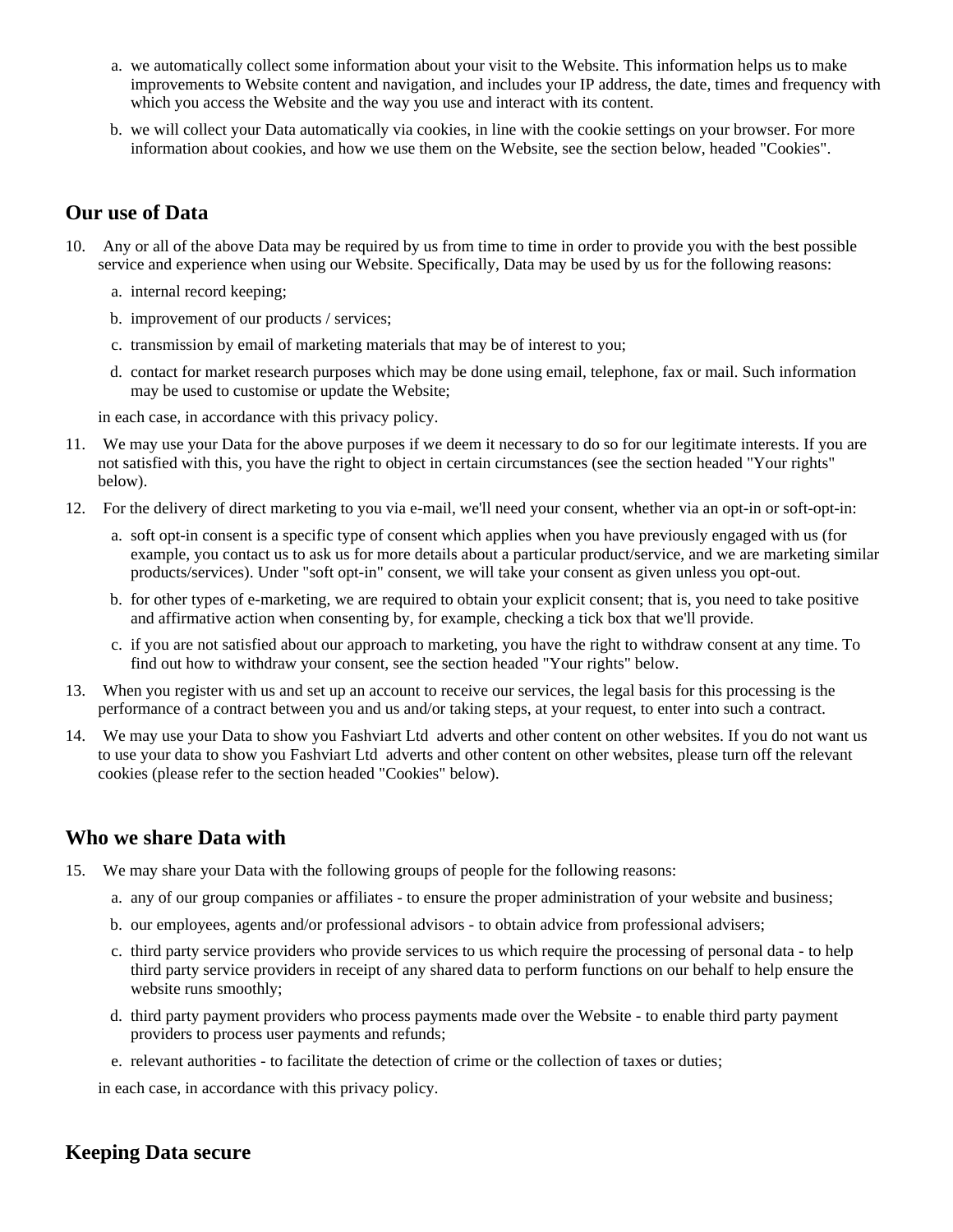- 16. We will use technical and organisational measures to safeguard your Data, for example:
	- a. access to your account is controlled by a password and a user name that is unique to you.
	- b. we store your Data on secure servers.
	- c. payment details are encrypted using SSL technology (typically you will see a lock icon or green address bar (or both) in your browser when we use this technology.
- 17. We are certified to ISO 27001. This family of standards helps us manage your Data and keep it secure.
- 18. Technical and organisational measures include measures to deal with any suspected data breach. If you suspect any misuse or loss or unauthorised access to your Data, please let us know immediately by contacting us via this e-mail address: info@fashviart.com.
- 19. If you want detailed information from Get Safe Online on how to protect your information and your computers and devices against fraud, identity theft, viruses and many other online problems, please visit www.getsafeonline.org. Get Safe Online is supported by HM Government and leading businesses.

## **Data retention**

- 20. Unless a longer retention period is required or permitted by law, we will only hold your Data on our systems for the period necessary to fulfil the purposes outlined in this privacy policy or until you request that the Data be deleted.
- 21. Even if we delete your Data, it may persist on backup or archival media for legal, tax or regulatory purposes.

## **Your rights**

- 22. You have the following rights in relation to your Data:
	- a. **Right to access** the right to request (i) copies of the information we hold about you at any time, or (ii) that we modify, update or delete such information. If we provide you with access to the information we hold about you, we will not charge you for this, unless your request is "manifestly unfounded or excessive." Where we are legally permitted to do so, we may refuse your request. If we refuse your request, we will tell you the reasons why.
	- b. **Right to correct** the right to have your Data rectified if it is inaccurate or incomplete.
	- c. **Right to erase** the right to request that we delete or remove your Data from our systems.
	- d. **Right to restrict our use of your Data** the right to "block" us from using your Data or limit the way in which we can use it.
	- e. **Right to data portability** the right to request that we move, copy or transfer your Data.
	- f. **Right to object** the right to object to our use of your Data including where we use it for our legitimate interests.
- 23. To make enquiries, exercise any of your rights set out above, or withdraw your consent to the processing of your Data (where consent is our legal basis for processing your Data), please contact us via this e-mail address: info@fashviart. com.
- 24. If you are not satisfied with the way a complaint you make in relation to your Data is handled by us, you may be able to refer your complaint to the relevant data protection authority. For the UK, this is the Information Commissioner's Office (ICO). The ICO's contact details can be found on their website at https://ico.org.uk/.
- 25. It is important that the Data we hold about you is accurate and current. Please keep us informed if your Data changes during the period for which we hold it.

## **Transfers outside the United Kingdom and European Economic Area**

26. Data which we collect from you may be stored and processed in and transferred to countries outside of the UK and European Economic Area (EEA). For example, this could occur if our servers are located in a country outside the UK or EEA or one of our service providers is situated in a country outside the UK or EEA. We also share information with our group companies, some of which are located outside the UK or EEA.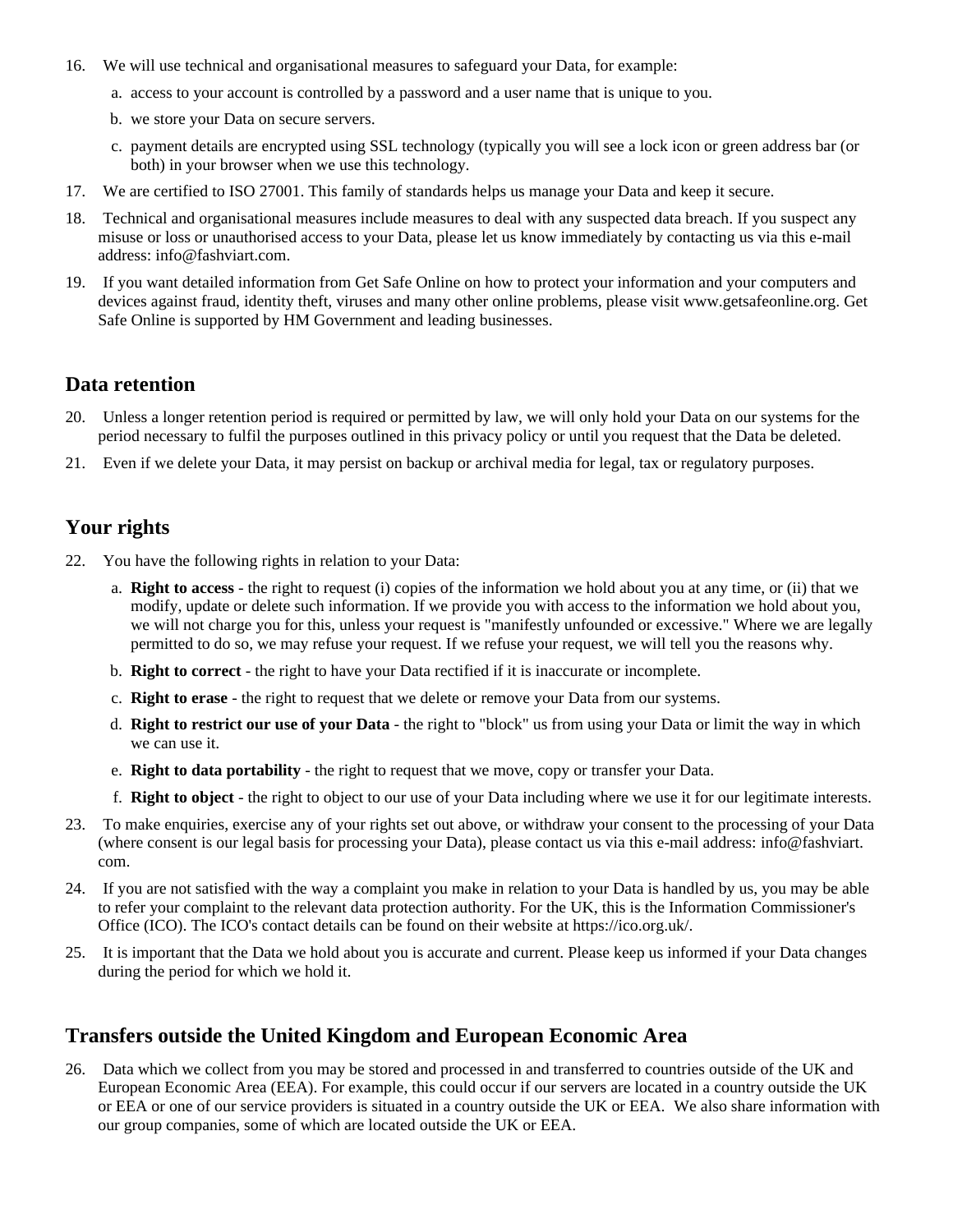- 27. We will only transfer Data outside the UK or EEA where it is compliant with data protection legislation and the means of transfer provides adequate safeguards in relation to your data, eg by way of data transfer agreement, incorporating the current standard contractual clauses adopted by the European Commission.
- 28. To ensure that your Data receives an adequate level of protection, we have put in place appropriate safeguards and procedures with the third parties we share your Data with. This ensures your Data is treated by those third parties in a way that is consistent with the Data Protection Laws.

#### **Links to other websites**

29. This Website may, from time to time, provide links to other websites. We have no control over such websites and are not responsible for the content of these websites. This privacy policy does not extend to your use of such websites. You are advised to read the privacy policy or statement of other websites prior to using them.

#### **Changes of business ownership and control**

- 30. Fashviart Ltd may, from time to time, expand or reduce our business and this may involve the sale and/or the transfer of control of all or part of Fashviart Ltd . Data provided by Users will, where it is relevant to any part of our business so transferred, be transferred along with that part and the new owner or newly controlling party will, under the terms of this privacy policy, be permitted to use the Data for the purposes for which it was originally supplied to us.
- 31. We may also disclose Data to a prospective purchaser of our business or any part of it.
- 32. In the above instances, we will take steps with the aim of ensuring your privacy is protected.

#### **Cookies**

- 33. This Website may place and access certain Cookies on your computer. Fashviart Ltd uses Cookies to improve your experience of using the Website and to improve our range of services. Fashviart Ltd has carefully chosen these Cookies and has taken steps to ensure that your privacy is protected and respected at all times.
- 34. All Cookies used by this Website are used in accordance with current UK and EU Cookie Law.
- 35. Before the Website places Cookies on your computer, you will be presented with a message bar requesting your consent to set those Cookies. By giving your consent to the placing of Cookies, you are enabling Fashviart Ltd to provide a better experience and service to you. You may, if you wish, deny consent to the placing of Cookies; however certain features of the Website may not function fully or as intended.
- 36. This Website may place the following Cookies:

| <b>Type of Cookie</b>          | <b>Purpose</b>                                                                                                                                                                                                                                                                                                     |
|--------------------------------|--------------------------------------------------------------------------------------------------------------------------------------------------------------------------------------------------------------------------------------------------------------------------------------------------------------------|
| Strictly necessary cookies     | These are cookies that are required for the operation of our website. They<br>include, for example, cookies that enable you to log into secure areas of our<br>website, use a shopping cart or make use of e-billing services.                                                                                     |
| Analytical/performance cookies | They allow us to recognise and count the number of visitors and to see how<br>visitors move around our website when they are using it. This helps us to<br>improve the way our website works, for example, by ensuring that users are<br>finding what they are looking for easily.                                 |
| Functionality cookies          | These are used to recognise you when you return to our website. This enables us<br>to personalise our content for you, greet you by name and remember your<br>preferences (for example, your choice of language or region).                                                                                        |
| Targeting cookies              | These cookies record your visit to our website, the pages you have visited and the<br>links you have followed. We will use this information to make our website and<br>the advertising displayed on it more relevant to your interests. We may also share<br>this information with third parties for this purpose. |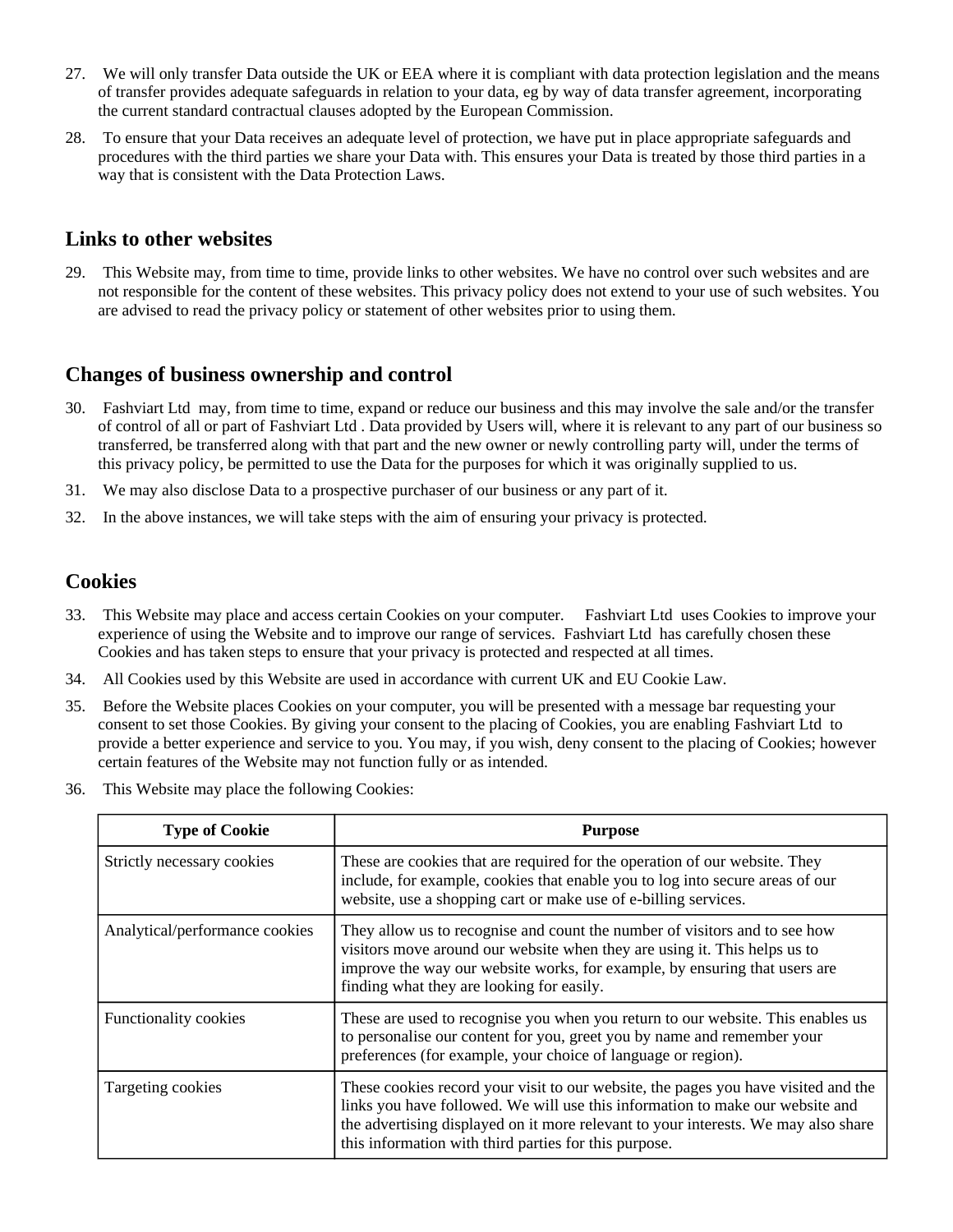- 37. You can find a list of Cookies that we use in the Cookies Schedule.
- 38. You can choose to enable or disable Cookies in your internet browser. By default, most internet browsers accept Cookies but this can be changed. For further details, please consult the help menu in your internet browser.
- 39. You can choose to delete Cookies at any time; however you may lose any information that enables you to access the Website more quickly and efficiently including, but not limited to, personalisation settings.
- 40. It is recommended that you ensure that your internet browser is up-to-date and that you consult the help and guidance provided by the developer of your internet browser if you are unsure about adjusting your privacy settings.
- 41. For more information generally on cookies, including how to disable them, please refer to aboutcookies.org. You will also find details on how to delete cookies from your computer.

## **General**

- 42. You may not transfer any of your rights under this privacy policy to any other person. We may transfer our rights under this privacy policy where we reasonably believe your rights will not be affected.
- 43. If any court or competent authority finds that any provision of this privacy policy (or part of any provision) is invalid, illegal or unenforceable, that provision or part-provision will, to the extent required, be deemed to be deleted, and the validity and enforceability of the other provisions of this privacy policy will not be affected.
- 44. Unless otherwise agreed, no delay, act or omission by a party in exercising any right or remedy will be deemed a waiver of that, or any other, right or remedy.
- 45. This Agreement will be governed by and interpreted according to the law of England and Wales. All disputes arising under the Agreement will be subject to the exclusive jurisdiction of the English and Welsh courts.

## **Changes to this privacy policy**

46. Fashviart Ltd reserves the right to change this privacy policy as we may deem necessary from time to time or as may be required by law. Any changes will be immediately posted on the Website and you are deemed to have accepted the terms of the privacy policy on your first use of the Website following the alterations.

You may contact Fashviart Ltd by email at info@fashviart.com.

#### **Attribution**

47. This privacy policy was created using a document from [Rocket Lawyer](https://www.rocketlawyer.com/gb/en/) (https://www.rocketlawyer.com/gb/en). **01 January 2021**